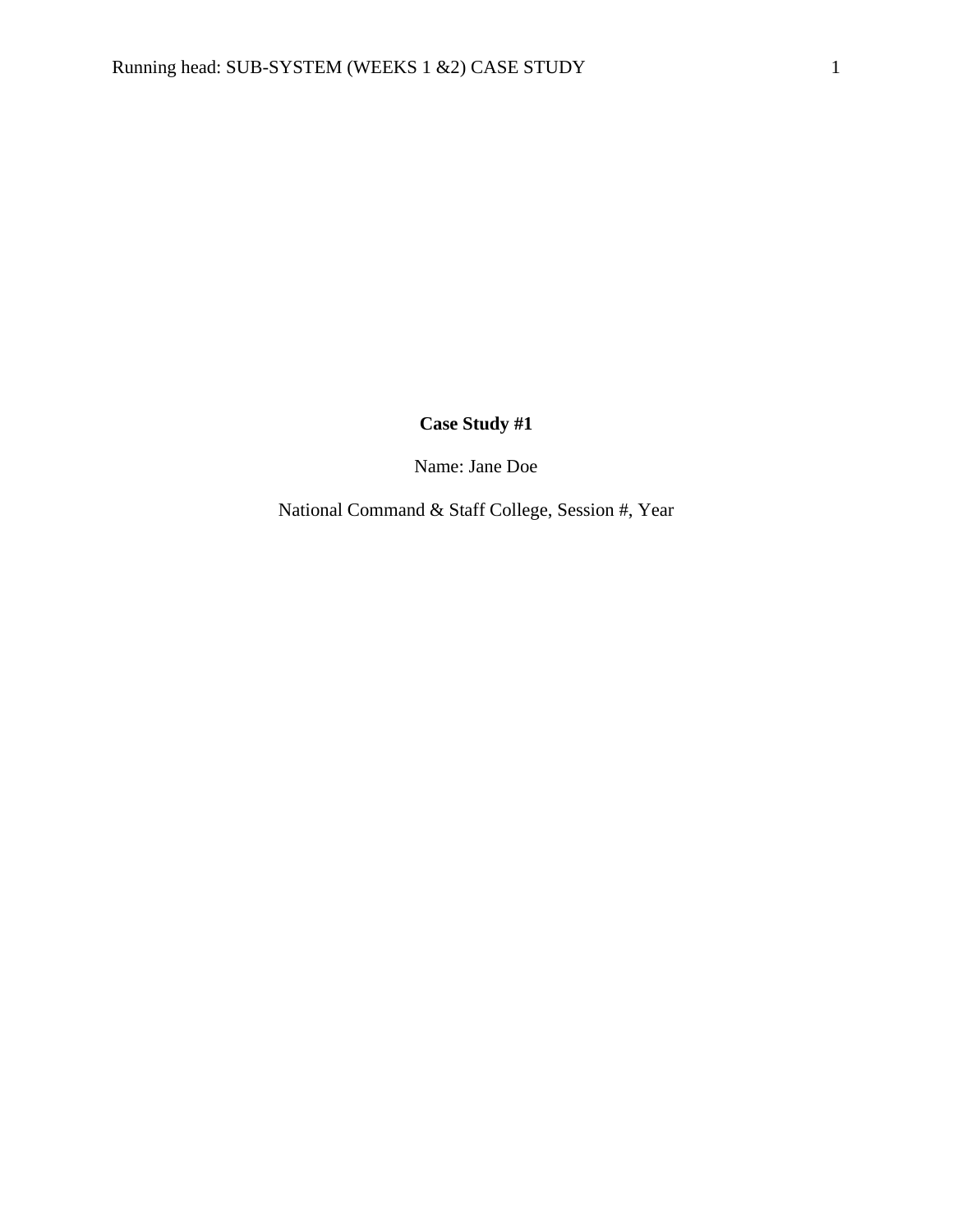#### **Abstract**

In this case study, tenured Sergeant Mark questions his captain about a new policy in an operational meeting. Mark directly opposes the policy while citing operational complications and potential litigation concerns. Others within the meeting are surprised by the manner in which Mark confronts the captain. Mark takes it upon himself to track the captain down and explain himself in which the captain reassures Mark everything is fine. Not long after, Mark is passed up for a promotional opportunity in which he felt he was more qualified than other recipients were. Further, another team absorbs Mark's specialty position, and he finds himself back on the road. His peers tell Mark he has a bullseye on his back and his emotions start to affect his work performance. Mark becomes bitter toward the captain and feels his career is on a dead-end road. Mark seeks advice from Chief Jones, (myself). Mark advises he has reached a crossroads in his career and contemplates on another profession. Using various concepts from Learning Area 1, the next steps are examined in the following case study analysis.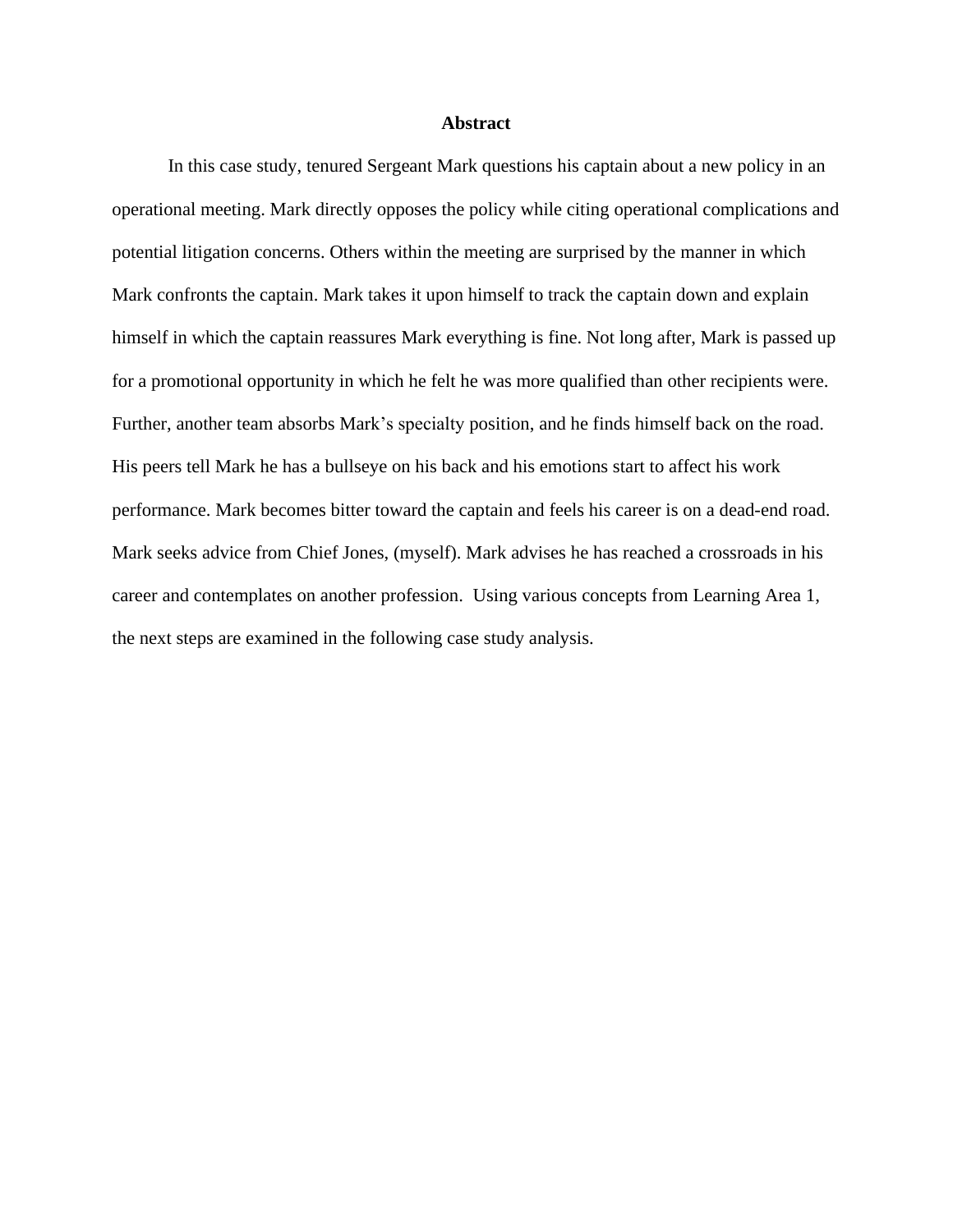### **Case Analysis**

My interest in the situation revolves around the possibility of losing a highly influential rising leader in my organization. Further, I am concerned my captain might be lacking in emotional intelligence and is allowing a potential misunderstanding to prevent the growth of a valued employee. According to Iannone and Iannone (2001), "The acceptance of communication depends a good deal upon the receiver's needs, his experiences, and the environment under which the message was received. If the communication is a threat to his own goals, he may refuse to acknowledge it" (p. 205). I believe it is very likely Mark overestimated his relationship, with the captain and felt his meaningful input might be helpful in avoiding potential issues with the policy. Further, I feel the captain might have taken the manner and atmosphere in which Mark chose to question him as a personal attack and a form of insubordination creating conflict. As supported by literature, "An unfortunate characteristic of many police departments is the view that conflict is destructive so that its positive aspects and potential benefits are overlooked and lost" (Swanson, Territo, & Taylor, 2005, p. 299). However unfortunate, it is possible the entire perception of the incident might be a complete misunderstanding. It is my job as Chief to keep an open mind to provide guidance to repair the relationship between these two valued employees.

#### **Mark's Emotional Intelligence Growth Plan**

I think it is important to get to the core of "why" Mark had the initial reaction toward the policy and/or change in the first place. For example, Whisenand and Ferguson (2005) assert that "Many of us who cling to the status quo for safety are consciously or unconsciously blocking new insight." (p. 77). As Chief, I would want to know Mark's reasons for his pushback on the policy. Would the policy directly affect how he carries out his daily functions, does he struggle with change or does he truly have the department's best interests in mind?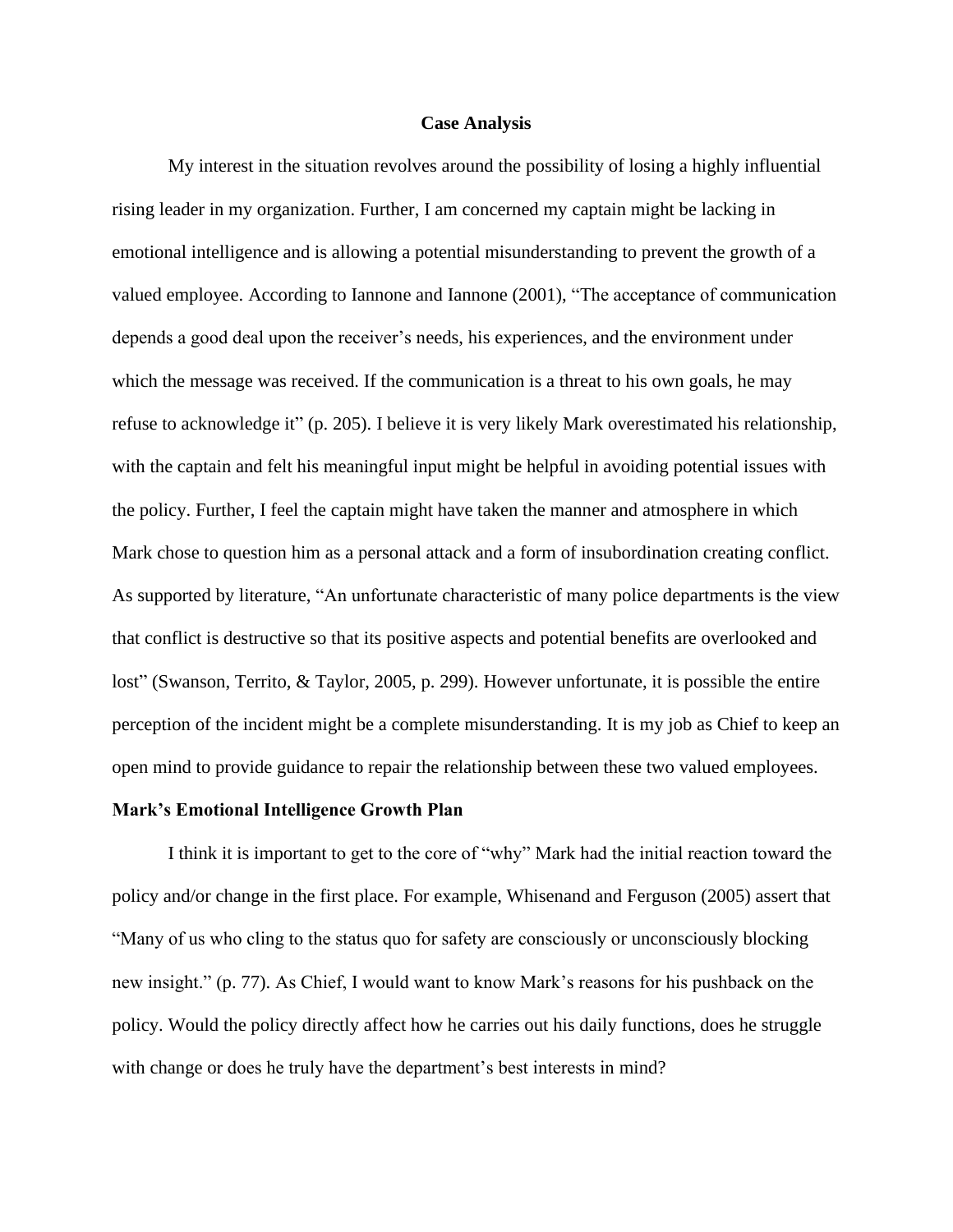Next, I would discuss how a leader might properly address matters with upper management. Disagreeing with the Captain regarding his policy in a room full of subordinates is not the correct setting. Mark should be coached on the idea of supporting the Captain's policy in public and voice his concerns in private. This form of communication is less confrontational and allows for a back-and-forth dialog. The captain will be less apt to misinterpret Mark's intentions if communication is performed face to face and in an office setting.

Lastly, I would look for areas to provide Mark more responsibility within the organization to rekindle the fire he once had. I would stress Mark's importance to the organization's success and provide Mark resources such as training geared toward employee development. By allowing Mark to see the organizational leaders are invested in his success, Mark might reduce his work stress which is a major contributing factor to his drop in performance. We must find a way to motivate and reignite Mark's passion while creating a goaloriented path toward success.

#### **Captain's Emotional Intelligence Growth Plan**

In my role as Chief, I will need to get the captain's true perspective of the initial incident. It is very possible the captain took the interaction personally and did not allow himself to view Mark's perspective. Abrashoff (2002) claims that "The people who do the nuts-and-bolts work on a ship constantly see things that the officers don't. It seems to me only prudent for the captain to work hard at seeing the ship through the crew's eyes" (p. 44). Did the captain listen to the concerns that Mark was trying to relay and try to understand the potential issues with the policy, or did he perceive the interaction as an attack on his intelligence and ability to lead.

Secondly, I would question how the captain intended to implement the change within the department. Did the captain identify change agents within the organization to promote buy-in or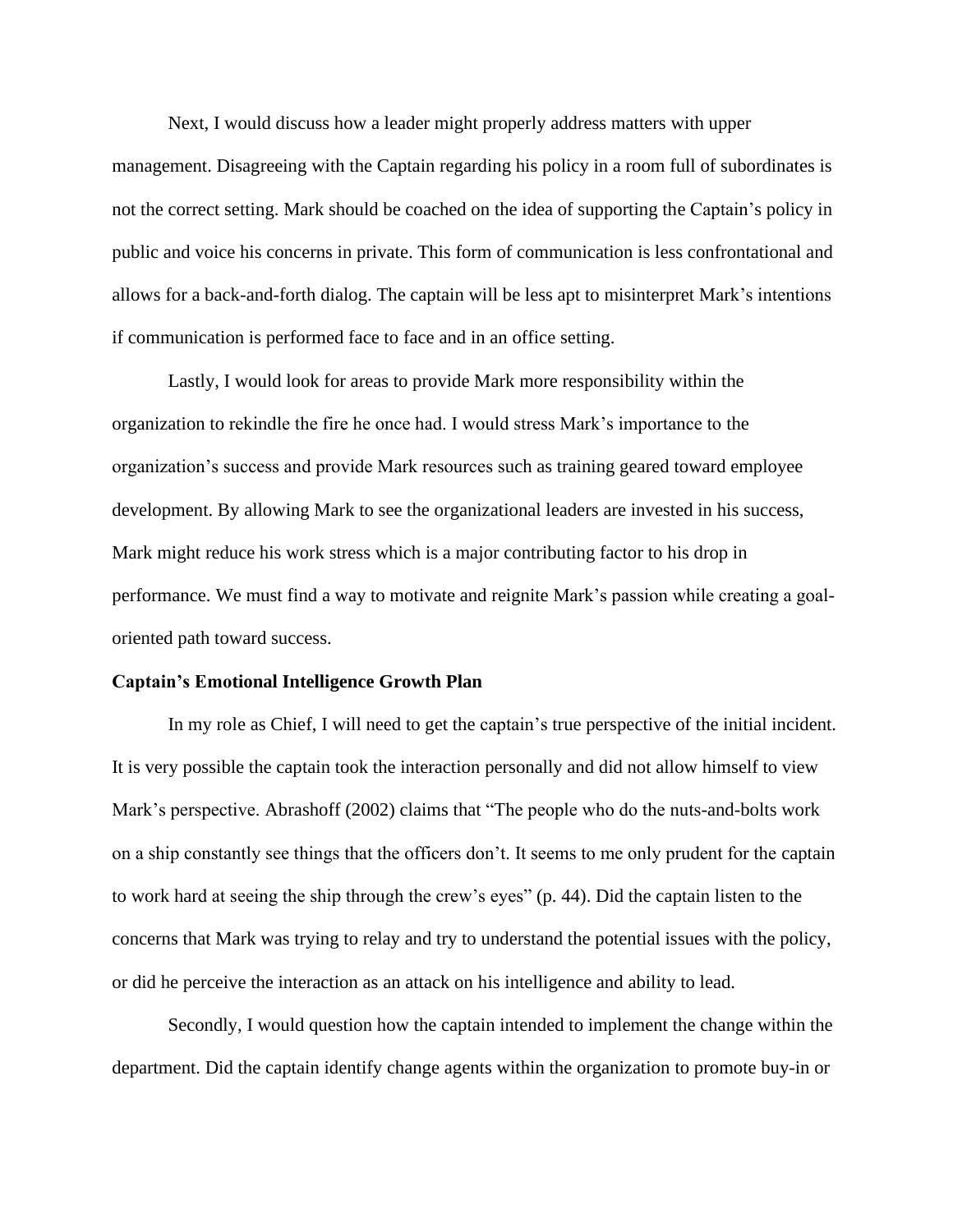was he intending to jam the policy down their throats without allowing an opportunity for policy discussion. Further, I would want to assess the leadership style in which the captain carries out his departmental tasks and possibly direct him toward a situational style of management. Situational management not only requires the leader to know the difference between democratic, autocratic laissez-faire and transformational styles of leadership, the leader must also have the experience and understanding of the situation to utilize the correct style and find ways to motivate and inspire. Educational opportunities sought by the captain for path-goal relationships and a more effective leadership style might be a course of action to consider.

Lastly, I would stress the importance for the captain to reinvest himself personally with his subordinates. It is concerning to me that Mark has always been viewed as a rising leader in the department, yet the captain has not nurtured his growth nor recognized the reasons behind his decline in productivity attitude and potentially his physical health due to stress. It is ultimately the captain's responsibility to sit Mark down to address his current situation within the organization. Both parties need to put their personal feeling aside and have an honest conversation regarding Mark's current situation. This discussion should include short and longterm goal setting to enhance Mark's potential path to success. If I have done my job correctly, both Mark, the captain and organization will all benefit in the end.